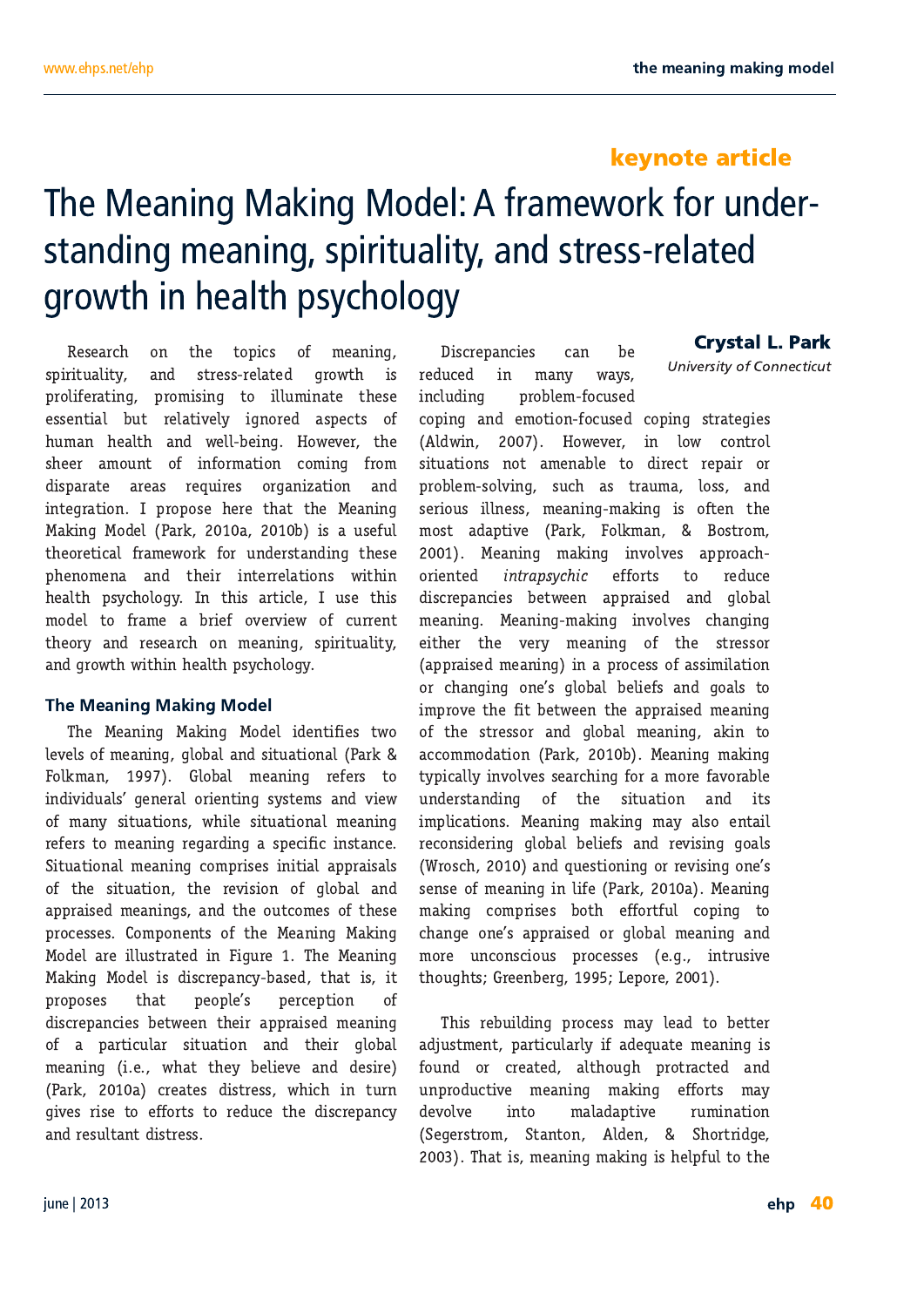

Figure 1: The Meaning Making Model

extent that it produces a satisfactory product, or meaning made. Meanings made can include changes in the way one appraises a situation as well as changes in global meaning, such as revised identity, growth, or views of the world (Park, 2010a).

#### **Meaning** in the context  $\alpha$ f health psychology

Global meaning influences individuals' general levels of health and well-being in myriad ways. Further, global meaning plays an essential role in how individuals deal with situations of crisis or serious illness, influencing their adjustment and, some research suggests, even their survival. These two types of influence of global meaning within health psychology are described below, and exemplified with a focus on

the influence of spirituality, a common source of qlobal meaning.

## Global meaning and general health

Many global beliefs are related to health and well-being. For example, copious research has linked a sense of control or mastery with physical well-being, including mortality and morbidity (e.g., Lachman & Agrigoroaei, 2010; Matthews et al., 2006). Similarly, goal processes are related to physical health in many ways (Mann, de Ridder, & Fujita, 2013). The third element of global meaning, a general sense of meaning in life, has been associated with better health in many studies as well (e.g., Matthews et al., 2006; Holahan et al., 2008).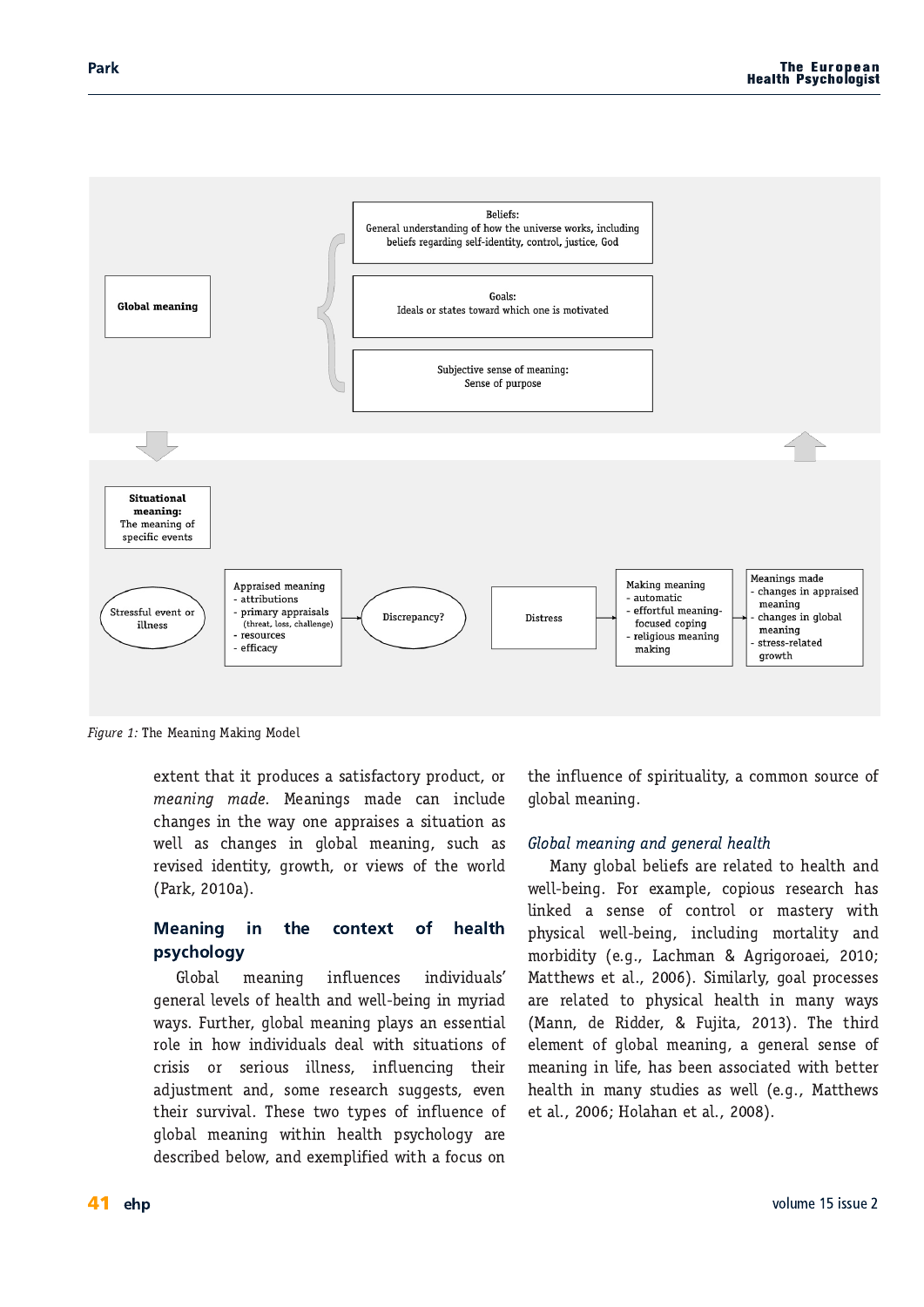Spirituality provides a useful illustration of the many ways in which global meaning is theorized to influence general health. Much of the spirituality/health research has been conducted in the United States, where people generally report fairly high levels of spirituality (e.g., U.S. Religious Landscape Survey, 2008). People in other countries report lower levels of spirituality than those in the US, but these reports are still fairly high (e.g., Hank & Schaan, 2008; WHOQOL SRPB Group, 2006; Williams & Sternthal, 2007). Worldwide, about 85% of people report having some form of religious belief, with only 15% describing themselves as atheist, agnostic, or nonreligious (Zuckerman, 2005). While not all individuals are spiritual, spirituality appears to be central in the meaning systems of many individuals (Park, in press).

Spirituality can inform all aspects of global meaning, informing beliefs (e.g., the nature of God and humanity, control, destiny, karma) and providing ultimate motivation and primary goals for living and quidelines for achieving those goals, along with a deep sense of purpose and mattering (Park, in press). Spirituality has been associated with many aspects of general health, including mortality and morbidity, cardiovascular and immune system functioning, pain, and health behaviors, including screening and adherence (see Koenig, King, & Carson, 2012, for a review). These effects are thought to be exerted through many different pathways (Figure 2, upper panel). (For reviews, see Aldwin, Park, Jeong, & Nath, in press; Masters & Hooker, in press).

## Meaning in the context of illness

Pervasive as the effects of global meaning are on general aspects of health, its effects may be even more potent in the context of illness. Being diagnosed with serious illness can violate important global beliefs, including the fairness, benevolence and predictability of the world and one's sense of invulnerability and personal control (Jim & Jacobsen, 2008; Holland & Reznik, 2005). Further, serious illness almost invariably violates individuals' goals for their current lives and their plans for the future (Carver, 2005; Maes & Karoly, 2005). People



Figure 2: Influences of spirituality on health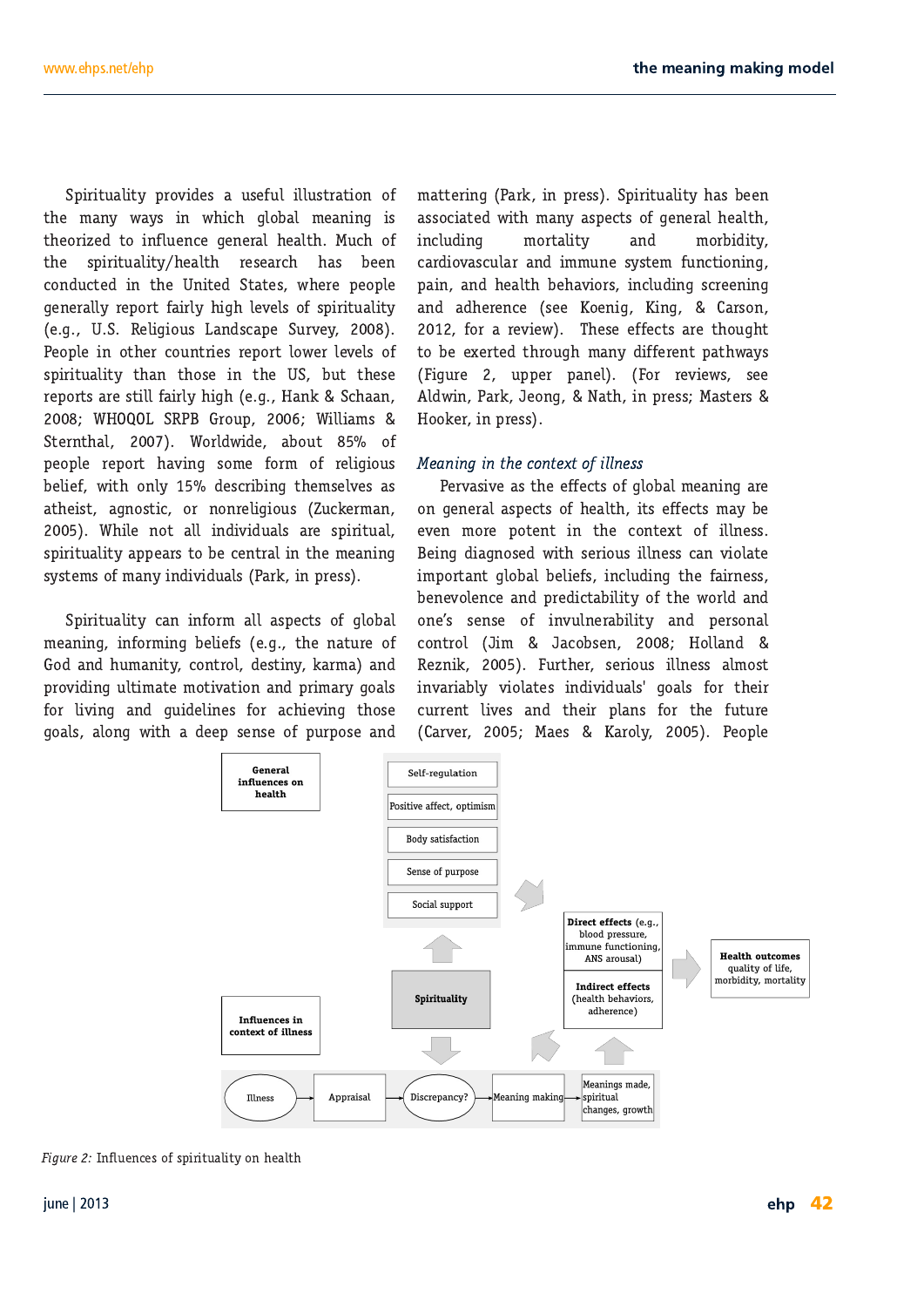appraise the meaning of their illness based on information they receive from sources such as their healthcare providers (Leventhal, Weinman, Leventhal, & Phillips, 2008), their appraisals of their ability to manage the illness and its anticipated impact on their future (Leventhal et al., 2008), and their general sense of control over their lives (Weinstein & Quigley, 2006). Research indicates that the meanings that survivors assign to their illness predict their coping and subsequent adjustment. For example, in a sample of CHF patients, we found that threat appraisals predicted higher subsequent of depression. levels although challenge appraisals were unrelated (Park, Fenster, Suresh & Bliss, 2006).

According to the Meaning Making Model, the degree to which one perceives one's illness as discrepant from one's global beliefs, such as those regarding identity (e.g., I live a healthy life style) and health (e.g., living a healthy lifestyle protects people from illness), and qlobal goals (e.g., desire to live a long time with robust health) determines the extent to which the illness is distressing. For example, in our longitudinal study of survivors of various cancers, the extent to which they appraised their cancer as violating their beliefs in a just world predicted poorer psychological well-being over the course of a year (Park et al., 2008).

The meaning making model posits that efforts at meaning making are essential to adjustment to serious illness by helping patients either assimilate the illness into their pre-illness global meaning or helping them to change their global meaning to accommodate it (Lepore, 2001). Making meaning of illness involves attempts to integrate one's understanding (appraisal) of the illness together with one's global meaning to reduce the discrepancy between them (Park & Folkman, 1997). For example, people may gradually shift their views

of their illness in a more positive direction (e.g., Maliski, Heilemann, & McCorkle, 2002) or they may gradually reconsider their life goals or life meaning in light of the illness (see Park, 2010b)

As noted earlier, meaning making per se is thought to be helpful when it results in meanings made, reducing the discrepancy between situational and global meaning. For example, a longitudinal study of people with spinal cord injury found that those who continued to search for meaning over time were worse off, but those who increasingly reported found meaning over time had better adjustment (Davis & Novoa, 2013). These meaning making processes help people to change their understanding of their illness (changed appraised meaning, such as its cause or implications for their lives or their ability to handle it). For example, in our study of young to middle-aged cancer survivors, we found that meaning making in the form of positive reappraisal led to increases in perceived growth and life meaning, which led to reduced perceptions of the cancer as discrepant from a just world belief. This process was related to better psychological adjustment (Park et al., 2008). People may also make changes in their global goal and beliefs, such as shifting their life goals to be more realistic in light of their illness (e.g., Garnefski & Kraaj, 2010) or holding a new identity that integrates their illness experience (e.g., Zebrack, 2000). For example, when asked about their post-cancer identities, 83% of our sample of young to middle aged cancer survivors endorsed "survivor" identity, 81% the identity of "person who has had cancer", 58% "patient", and 18% "victim" (Park, Zlateva, & Blank, 2009). Endorsement of survivor identity correlated with better psychological well-being and victim identity with poorer well-being.

The most common meaning made among people with serious illness is stress-related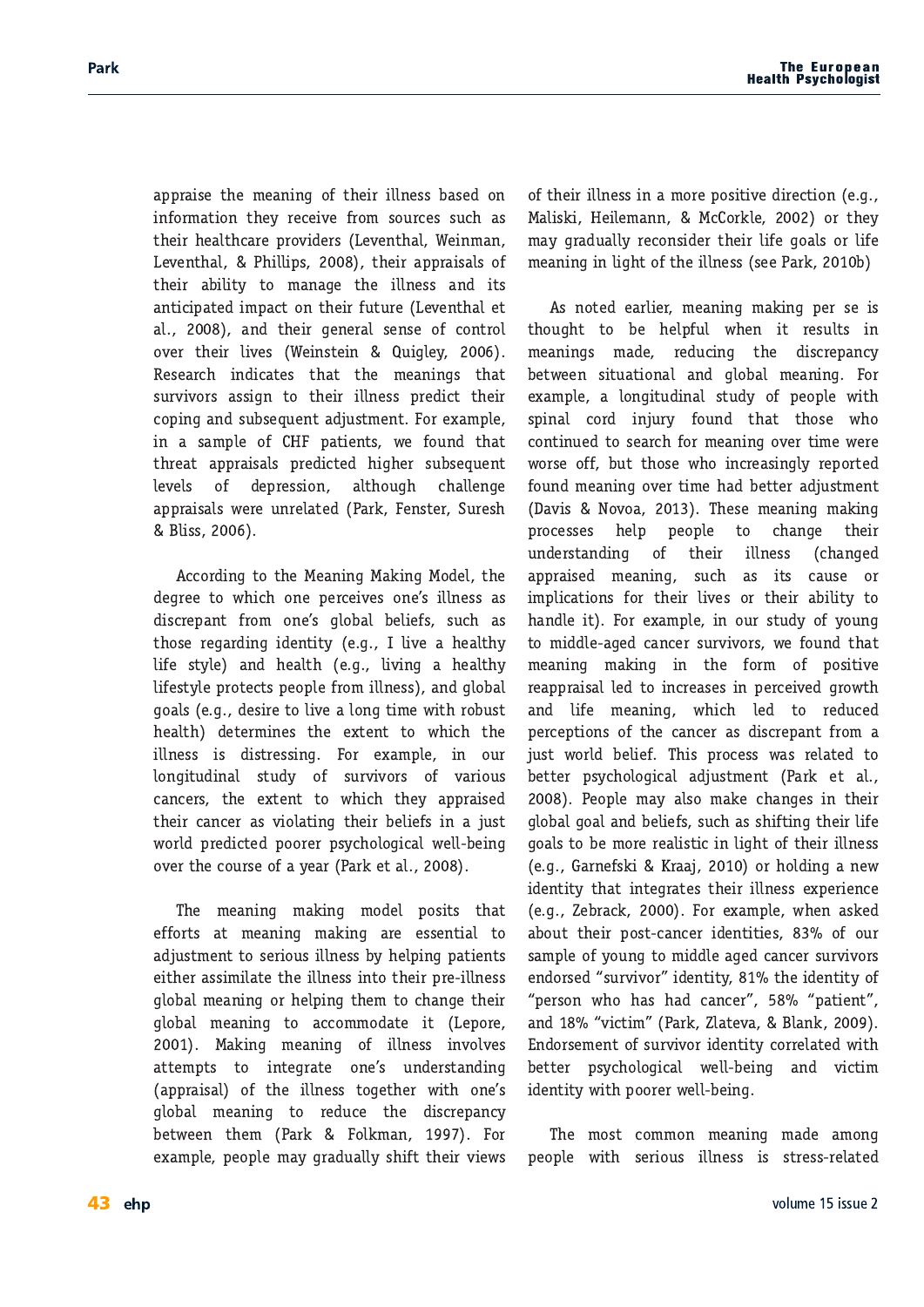growth, which refers to the positive changes people report experiencing as the result of stressful encounters such as serious illness (Park, 2009). Stress-related growth has been of increasing research interest in recent years (Park, 2009; Sumalla, Ochoa, & Blanco, 2009). Stress-related growth is also referred to as "posttraumatic growth." "perceived benefits" "adversarial growth," and "benefit-finding" (Sumalla et al., 2009). Stress-related growth is commonly reported in studies of people with health problems such as cancer, heart disease, and HIV (Leung et al., 2010). Reported positive changes may occur in one's social relationships (e.g., becoming closer to family or friends), personal resources (e.g., developing patience or persistence), life philosophies (e.g., rethinking one's priorities), spirituality (e.g., feeling closer to God), coping skills (e.g., learning better ways to handle problems or manage emotions), and health behaviors or lifestyles (e.g., lessening stress and taking better care of one's self) (Park, 2009). Stress-related growth is thought to arise as people attempt to make meaning of their illness (Rajandram, Jenewein, McGrath.  $8\phantom{1}$ Zwahlen,  $2011$ ). However, perhaps growth is counterintuitively, stress-related inconsistently related to well-being. For example, a study examining reported growth in cancer survivors from pre-surgery to one year later found it unrelated to well-being at any point cross-sectionally, although increased growth over time predicted higher levels of well-(Schwarzer, Luszczynska, beina Boehmer. Taubert, & Knoll, 2006).

figures Spirituality often heavily in individuals' efforts to deal with serious illness (Cummings & Pargament, 2010; Koenig et al., 2012) and, as shown in Figure 2 (lower panel), can influence many aspects of this process. At diagnosis, individuals' pre-illness spirituality may influence the situational meaning they assign to their illness. For example, a study of patients in treatment for a variety of cancers found that although religious beliefs (e.g., "I believe that God will not give me a burden I cannot carry") did not directly relate to psychological adjustment, those with higher religious beliefs had a higher sense of efficacy in coping with their cancer, which predicted better adiustment (Howsepian & Merluzzi, 2009). In our above-mentioned study of cancer survivors, we found that attributing cancer to an angry or punishing God predicted poorer subsequent adjustment (Exline et al., 2011).

Meaning making often involves spiritual methods. For example, survivors may try to reappraise their illness as an opportunity for spiritual growth or come to see God's purpose in it. They may also actively question whether God has control in their lives or even whether God exists, often termed "negative religious coping" (Cummings & Pargament, 2010).

Finally, meanings made can be changes in spiritual appraisals of one's illness, such as seeing it as an opportunity to grow closer to God or to become more compassionate and patient. Meanings made can also involve global spiritual transformation of one's beliefs and goals. For example, many cancer survivors report feeling closer to God, more certain of their faith, and more committed to their religion. Many also report behaving more compassionately and finding more spiritual meaning in their relationships with others and themselves (e.g., Cole, Hopkins, Tisak, Steel, & Carr, 2008). Less survivors may report spiritual commonly, decrements as well, such as a diminished spiritual life and a loss of spiritual meaning as a result of their cancer experience (Cole et al., 2008).

The notion that transformation can arise from suffering is an idea common to many religions including Buddhism, Judaism, and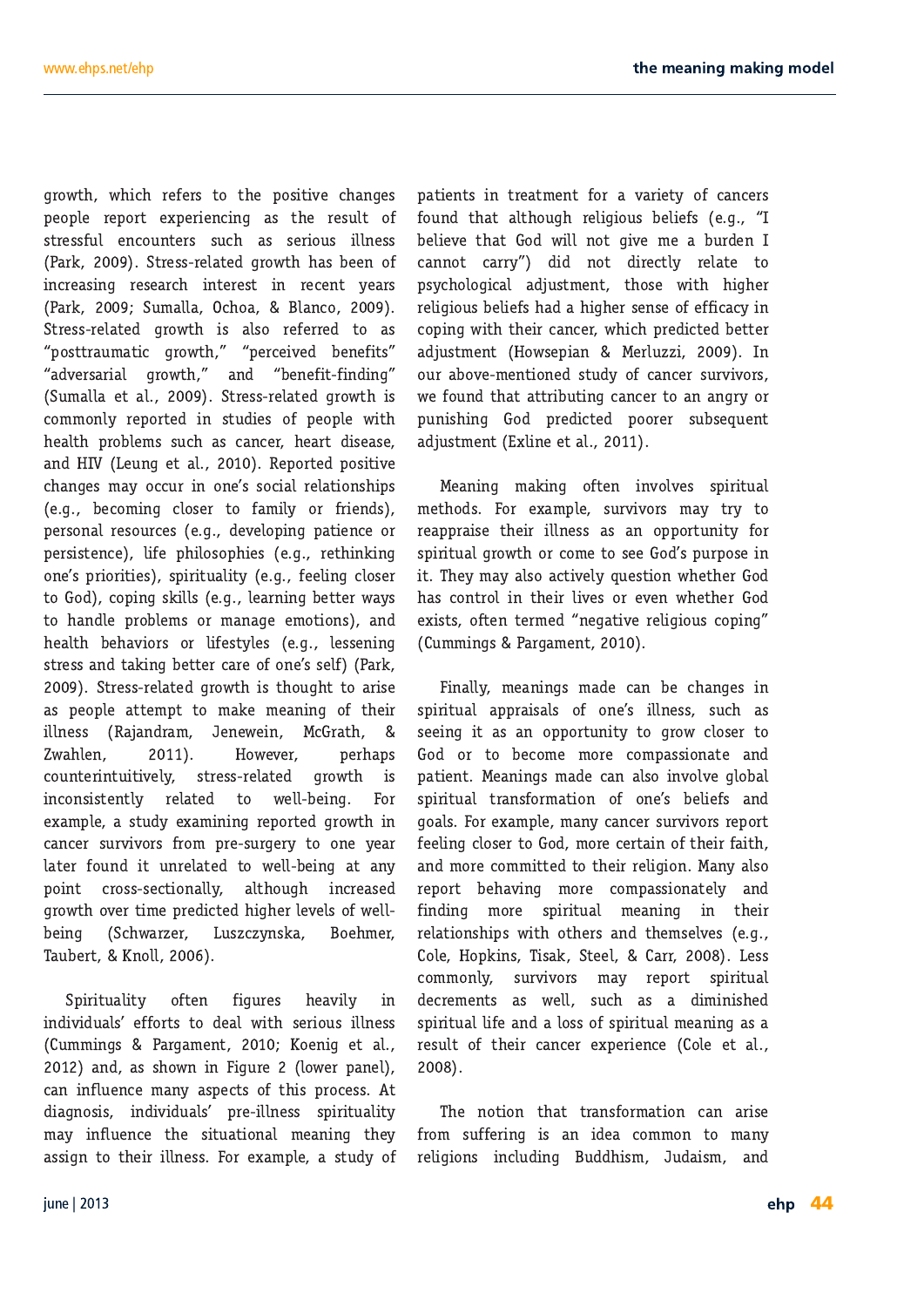$?$ I @K@E@P  $\quad C N @$ (FK JLIGI@ OD-OP K < LGQQQAL8CGQP 8E: JGQQQAL8C: FGQB> 81<8DFE> K<JKFE><JK8E: DFJK:FEJQKEKG<@FIJF= I<GFIKJF=>IFNK? -?8N \$FJ<G? &@EGP

FI < OBDGG< @ FLI J8DGG< F= : 8E: < JLIMMOTH JK<<=<KJF=JG@@L8O@P8E;JG@@L8C : FGO JKFESO  $G < Q K$  SIFNK \*81B  $\therefore$  DFE: JFE **CBEB** 80F G8: KF FK2 d 8JG<KJ F= JK<JJI<BK< >IFNK? JL:? 8J:?8E><J KFN81; 8 ?<808?@ CORUPC: FI<GBDGG: @ K?@ J8D< J8DGG: F= : 8E: < JLIM@IFIJ JG@@L8O@PN8J O@BK KF  $>1$  <8Kd 8;  $?$  < E: < KF; F: KFI J 8; MQ & 8J N < CC8J KF  $DF < 2$ d:  $Q$ k:  $N$ ?  $Q$ k:  $\leq Q$  $Q$  $Q$  $L$ . JK $L >>$  $R$ :  $N$  $S$ J I<BK< KF>I<BK<I 8CF?FCLJ< \*81B : DFE: JFE  $" 8G - D$ **C**SEB

 $. ?@91@ = FMHM@N ?@?@Q?KJK < \>N8PIK8K$ KY<' << BE << 8B << BE << SE << SE << SE << SE << SE << SE << SE << SE << SE << SE << SE << SE << SE << SE << SE <<<<<<<  $\exists$ 8D<NFIB $\pm$ T:FEJ@<I@B>?FN>GF98CD<8E@B> I<BKJKF?<BBXGP?FGF>P >IFN@E>9F;PF= >CF98CD<8E@E>V9<Qe=J>F8Q 8E: JL9A<KQQk JELK F= CLI CFJKV 81<1<CBK; KF ><E<18C@; @<J F= ?<8082 8E: N<0C9<@E> LIK2<d >0F98C D-8E@S @ G-INBU@KOP @ENFOLK: @:FG@S N@? J<1 (@LJ (@ E<JJ # E 8; ; @ @ E K < D < 8 E @ D 8 B @ > DF; <C; <DFEJK8K<J ?FN JG@@L8O@P 8: FI< 8JG<KF=>CF98CD<8E@E> =FID8EP @IK@K<KF ?<8032 8E; @ENF004<; @ :<80@E> N@ 3<! @ LJ **CCE<U** "FN<M4| D8EPF=K?<< OK8EKJKL: @U8|< JL>>JKWK 18K2<1 K28E : FE: CLJWK >WAE K28K K< I<br />k81:? @ E<8I @ 8C : IFJJ J<<<r K@E8C 8E; · FIL<BK@F8C

KKO GFOEK KK81:? GOEBOES D-8EOES 8E: ?<808 @ JKFE>@ JL>><JK@k 9LK DL:? NFIB I<D8@U KF 9< ; FE< -< AAH8C GBIK@LO3IOP GFD QOB  $|\leq |\leq 8|$  : ? :  $@<sub>k</sub>$  K $@<sub>k</sub>$ **@NFOX** GFJG<K@kJK: @JK8K<C8D@<>G58CD<8E@ **@ GEGGG@ KF FI 8KK < MHP G&JK J?FIKP** 8 Kd ; @SEFJ@ 8E; K8:B K < @ SG98C 8E; 80380 k D-8E@ J FM KOD < 8E; G ? 8J < J F = K <

**@E<U - L:? JK: @J NFLC 8CEN 1<J<81: ?<IJ KF** <CBD @< K'< GF: <LH<J F= D<BE @> D8B @> 8J K-P LE=FC 8E: K-: <K<ID @BEKIF=: ?BE><J @ KFK D<8E@ J FMd K@< .?< DL0K@@<EJ@E8C E8KLI< F= D8EP D<8E@DI<08K; : FEJKL:KJ GBIK@LGSIOP JG@@L8O@P N8II8EKJ8KK<EK@E 8J D8P 9< G81KQLQ31CP :< K1QD<EK8CKF ?< 8032 .FJ< @ G<JJ P<K N<:F EFK  $\text{CPE}$ LE; << JUSE; ?FN FI N?P E << SK@ k D << SE@ J 8I <  $+$  D< 8E: : ?8E $\times$  FMd KQD< . ?< ' <8E $\circledast$ '8BOE>' F;<C@<EK@@UK?<<GD<EKJ @DGFIK8EK KF9<<BD@< @ =LKLI<I<k8I:? KF @CLD@8K< :  $EMSCGF: < LLL = ? < 80R$   $8E: 8$ :  $A~JH$ O  $EK$  KF **COE<U 8E: KF CEFID DFI<<<<KOOK @KIMEK@EJ =FI GFDFK@> ?<8032 8E: N<0C**  $9<\bullet$ 

 $\mathbf{I}$ 

GGI< @K@EKF\$<8EE<' - @KK<IP = FI: FDD<EKJFE 8 G < MELJ MHJ EE F= K @ D 8 ELJ: I @ K

- .38°, 688: \* 855648(- E; ; 620EE (<N 3FIB! LOGFI;
- CNO ' \*8IB & \$<FE> 3 \$ (8K?, @  $d<\mu$ JGOO MUSCONE ?< 8002 J<G I << LOCK OF GE JUG KOOK  $7=(-414, =4+" * 1, .4383)$  #5.689818=
- $\mathcal{L}(\mathcal{L})$  and  $\mathcal{L}(\mathcal{L})$  $E$ ?8 $E$ :@ $\&$  8;8GK8K@E;LI@ $\&$ 8 MK K-8KD-EK8E; K2<IFG: F= @: @1@L8C; @ =<I <E: <J & 3(\*6 :  $F@Z$  $E1$
- FG: "FGB@EJ ' . @BB \$ -K<<C \$ &  $811$ JU<JU® JG@@L8C>IFNK? 8E; JG@@L8C  $#$ ;< 002< = FOCFN (B> 8; @SEFJ Q F= : 8E: < 1, < 0089 QQPP 8E; MBO@@PF=K<JG@@L8CK8EJFID8K@EJ:8Q<7=(-4  $T$  $3(44) =$ :  $F@Z$ **GFF**
- $8MQ$  $\sim 1$  $(FMF8)$ '⊲SE® D8B® FOCFNOS JGOBBC: FI; OBALIP #E; QUOL8C; @exi<E:<J8E; NO @ G<lJFE : ?8E  $\lt$  "\*- & .188843 7=(-414, = : F $@$ 8
- $OOEE < $ $ $ *8IB \& -DPN $ $ '$ 81< P' \* E>d KFN8I; !F; -F: @C: F>E@1004: G< @KFJ GI-<br />
GI-<br />
GI-<br />
SE; COEBJ NO2 8; ALJKD-<EK KF 9<1<8M<br />D-<EK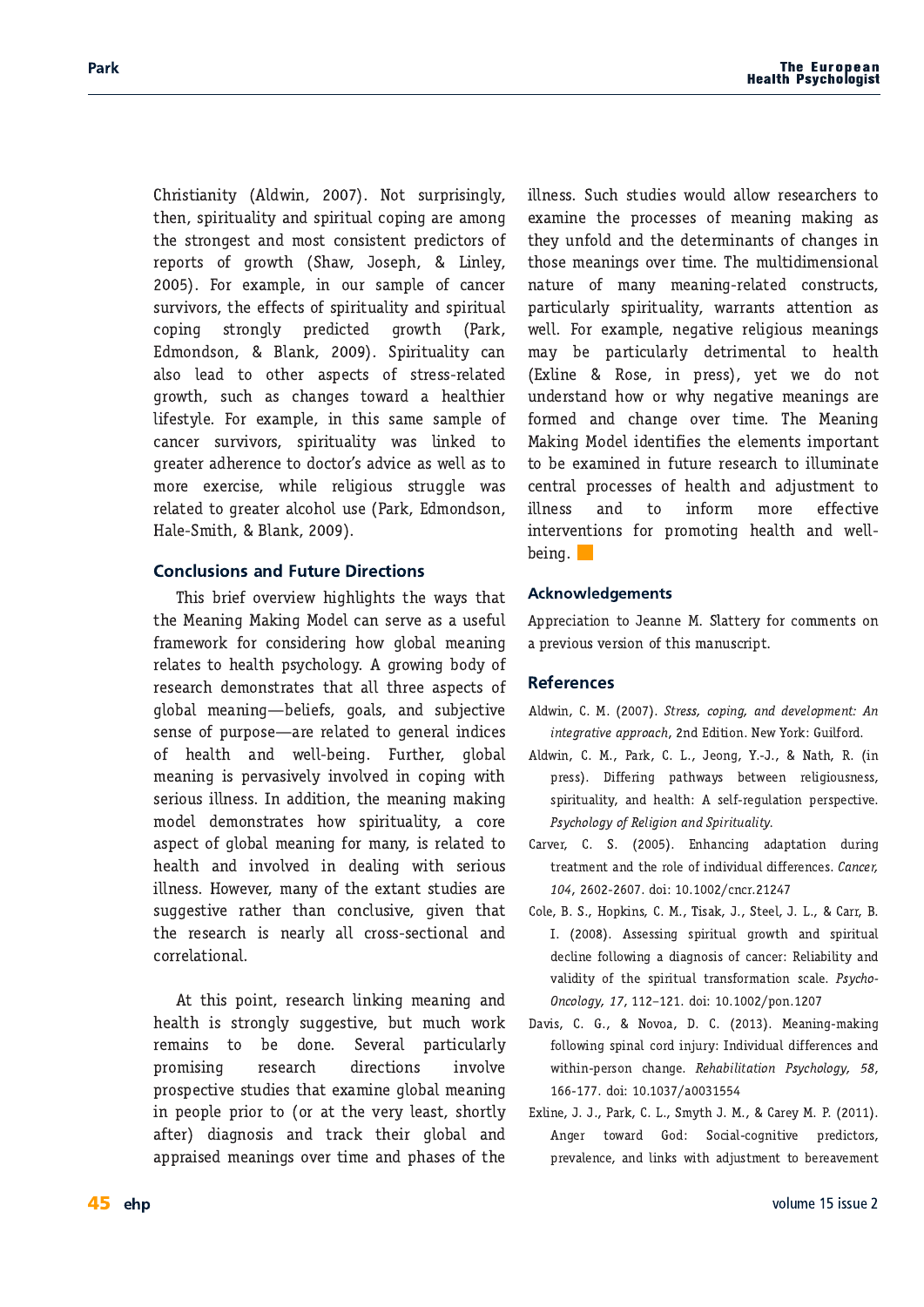$7=(-414, =$  ; F@ 8

- 0002< \$ \$, FJ< JKL>>GJ #E, \*8CFLKQ@E \*8IB :J 83)  $440$  4+8  $*$  57=( $-414$ ,  $= 4+6$  1, 43 83) 75.689818=  $3)$  ) GG  $($   $\triangleleft$   $\triangleleft$   $\triangleleft$   $\triangleleft$   $\triangleleft$   $\triangleleft$   $\triangleleft$   $\triangleleft$   $\triangleleft$   $\triangleleft$   $\triangleleft$   $\triangleleft$   $\triangleleft$   $\triangleleft$   $\triangleleft$   $\triangleleft$   $\triangleleft$   $\triangleleft$   $\triangleleft$   $\triangleleft$   $\triangleleft$   $\triangleleft$   $\triangleleft$   $\triangleleft$   $\triangleleft$   $\triangleleft$   $\triangleleft$   $\triangleleft$   $\triangleleft$   $\triangleleft$   $\triangleleft$   $\triangleleft$   $\triangleleft$   $\triangleleft$   $\triangle$
- >F8C 8: AUKD<EK JM8K<> @U LJ< J?FIKOP 84Kd  $DF: 81; 80C$   $6281: K6E$   $G < 6K$ ; < $G < U$   $6k$   $FLKFD < J$ P<8I C8K<I Z 4963&1 4+ &6) .4: &7(91&6 967.3, ?  $F@$
- $\sqrt{6}$  (9 < ; :8  $!$   $1 < E9 < 2$ . ?<IFG: F=@EKILJ@Uk: K?FL>?KJ8E;I<8GG18@BCJ 4963&1  $4+ 551^*$  #4(.81 7=(-414, = : F@Z
- $"F$  CCBE;  $$$ ,  $\triangleleft$  E  $#$  \*8KPN8PJ  $\Box$ FI GJP. ?FJF:  $C$ C :  $8$ I < F= :  $8$ E: <I JLIM $C$ FIJ  $83$ (\*6 ;  $FQZ$  $\Box$ : E: F
- "FNJ<G@EU GOD@LOOD . 0 ,<C@@LJ '&JK<lJ % "FFB<l ,<C@@EUGOD@L&C@P : 8E:  $d$  7=(-4 3(414, = Z T ; FOZ **GFE**
- \$02 " \$8:F9J<E \* \* FJKK18LD8K@JK<JJ \*8IB & 8E; GFJKK18LD8K@>IFNK? @ :8E:<I JLIM@UFIJ?@G I</a>
I</a>
d\/GN &3(\*6 4963&1 ;F@ \*\*) 9 < ;
- %F<E@ "%@D> 6'1, 43 & 3) - \* & 18 (< N 3FIB) OF T; / EQUAJORP \* I< JJ
- 88: ?D8E ' >I@FIF8<@-\*IFDFK@E> **±E:K@E8C?<80X @D@Q@ex 8E: FC 8** $\times$  **&FE>K<ID** GFK<K@k<=<KJF=:FEKIFC9<@@=JJF:@CJLGGFIK8E;  $GPJ@BC \leq Od$ :  $QkZ = 4\#$   $3^*$ ? :F@ FRLIE8OGFE<
- & GFI< \$ JF: @ C: F>E@ QX: GF: < JJ @ DF; < CF= <DFK@E8C8;ALJKD<EKKF:8E:<I#E 8LD E;  $\leq$  JFE;  $\leq$   $\neq$   $\leq$   $-474(.81.38^{\circ}6*38437*46(83(^{*}6)$  7=( $-414$ ,  $(81$  911°83 GG 18J? @E>KFE D<1@8E \*JP. ?FOF>@8C **JJF: @K@E**
- & LE> 3 1 ! ISMACP 1 @ K< '8: G? <IJFE #IM @ < \$ -K-N8IK ! 18:< - & \*FJKK18LD8K@  $>$  FNK? 8DFE $>$  : 81; @ FLKG8K@EKJ  $\leq$  < : FDG81 @FE NO2 FK-d: ?IFE@ QQE-<U J8DGGJ 8E: : FII<08K<JZ4963&14+ \*&18-7=(-414, = ?  $F@$
- 8E; : 8E: <1 4963&1 4+ \*6743&1&= &3) #4(.&1 &<NAEK?8C " 1<@D8E \$ &<NAEK?8C \*?@2@eJ & "<8082 GIP ?FOE>P, ?< J<81; ? =FI GBK?N8PJ , <0999LJ8E; JG19928C 9<4N<<E 9<?81V99 8E; ?<803? 33981 "\*:.\*; 4+  $7=(-414, =$  $; F@$ 8FFLI<MGIP?
- $'800B@-8$  "<02D8EE ' 0 ': FIBG , !81E⇔B@(%188A@0 F:F>E®@0k:FG®b8E; IFD <8K?-<EK<E:< KF !FF; 8E:<I FLGGJR  $M8E$ J $\mp$ ID8K@EF $= 8$ GIFJK8K<:8E:<1:@DEFJ@1967.3. " \*7\* 86(- $;$  F $@$ 
	- $8<1 \frac{9}{8}$ FCP \* -<G[1<>LOGK@E &U<JUD<EK F>EQQON: GF:<JU@E>F=KI8LD8J 8E;@PK-IN-KEK@E@EG?PJ@BC?<808?8E;@@E<JJ  $I \triangleleft N@N Z$  551<sup>\*</sup>) 7=(-414, = ?  $FQZ$  A  $\overline{O}$ 
		- F=?<8082 9<?81M图 F:@8CGJP.?FCF>@8C8GGJF8:?<JKF >F8CJ<KK@D>8E; >F8CJK1QX@D>Z \*&18 7=(-414,=? ZFQZ  $\overline{8}$
	- 9<02ed JF:08CJLGGFIKJ<6=<=028:P8E;8;ALJKD<EKKF 8E;?<8082 #E, \*80ELKOL@E & \*8IB;J  $83)'$  440 4+8  $*$  57=(-414, = 4+6 1, .43 83) 75.689818= 3)  $)$  GG  $($   $\triangleleft$  N 3FIB  $!$  L@FI;
		- , <<br/><br>@@FEE 8E; D<8E@E> #E, \*8GLKQ@E & \*8IB ; J &3)'440 4+ & \*  $57\text{=}(-414, = 4+6^{\circ}1, .4383)$  75.689818= 3) ) GG  $($  < N 3 FIB ! L@ FI:
		- 81 JFE 0 Z & 3)'440 4+ \*81 B & )NAI M@N F=K <FI<K@BCG<JJG<K@UkJ#E & \*81B - &<?E<1' " EKFE@ -K&EKFE  $;$  J 47.8:\* 1+\* (-83,\* .3 8 \* (438 + 84 + 2 \*). .113\*77 83 8 \* \*<5\*6\*3(\* 4+7\*6497 .113\*77 1\*8) 84 86837-4628843 GG 18J? @E>KFE D<1@BE \* JP. ?FCF>@BC JJF:@BK@EE;F@
			- \*81B & 8 '8BOES JÆJK F= K?< D<8EOES **ODECISKLI< E @EKSISKOOK I<M@EN F=D<8E@SDSB@S** 8E; @U <=< KJFE 8; ALJKD<EK KF JK<JJLC@R<M<EKJ T :F@  $\overline{8}$
			- \*81B & 9 KI<JJ : FG@ 8E; D<8E@ #E -FCBD8E ;  $\leq 446$  - 83) 440 4 + 786 77 - \* 818 83) (45.3, GG (<N 3FIB) OHF; / EQOKU@P\*I<U \*8IB & ; DFE; JFE <EJK<l \$, @SEB . ) '<BE@E>D8B@E>8E: GJP.?FCF>@8C8:AUKD<EK  $\exists$ GEN $\circledast$ :  $3E: d$   $\therefore$   $D < \circledast$ GEV $\circledast$  IFGJ F= >IFNK? GEX D<8E ® 8E; I<JKFI< ALJK NFIC 9<0@=J 4963&14+